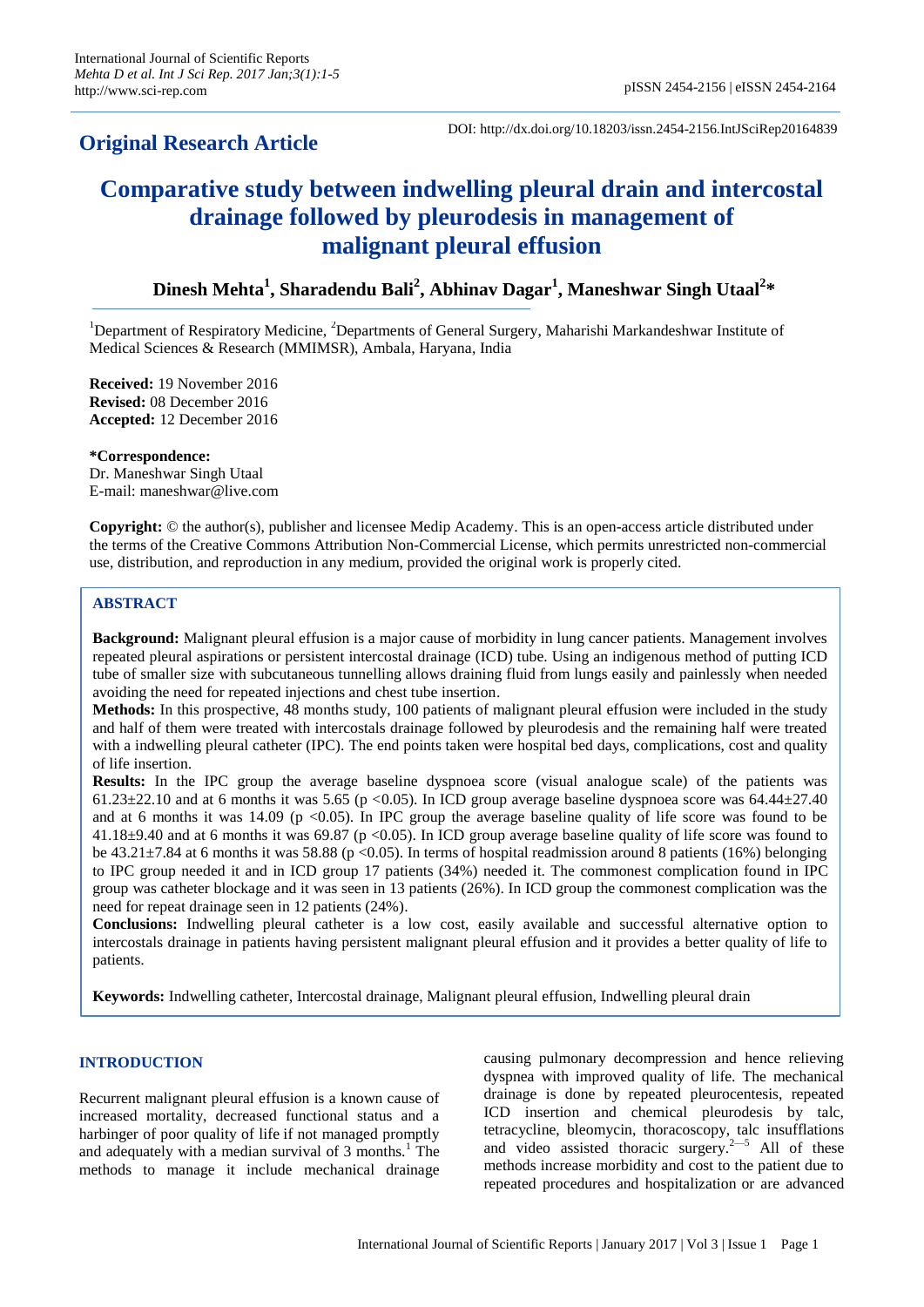procedures not available in every institute especially in third world countries which lack the technical knowhow and trained interventionalists despite having a huge burden of such patients. $6-10$  In recent times chronic indwelling pleural catheter has gained as safe and effective method to relieve dyspnea, maintained quality of life and reduced the need for hospitalization in patients with malignant pleural effusions.<sup>11</sup> A modification of the above method with indwelling pleural drain provides a low cost alternative with no additional training required by the respiratory physician have been used by the authors in 100 patients from June 2012 to July 2016 with promising results.<sup>12</sup>

## **METHODS**

All patients had proven recurrent malignant pleural effusion (MPE) diagnosed by cytologic examination of the fluid in a diagnosed case of malignancy. 50 cases were taken in the first arm in which per cutaneous (IPC) indwelling pleural drain was put and 50 cases of chest tube (ICD) in the second arm.

Patients in whom previous attempts at pleurodesis have been made within the last 56 days on the same side as the effusion requiring management, patients with previously documented adverse reaction to talc or lidocaine, patients with bleeding disorders and other contraindications to IPC were excluded from the study.

## *Subcutaneous IPC patients*

Between June 2012 to July 2016, 50 patients were treated at the MM Institute of Medical Science and Research, Ambala with an intercostal tube in percutaneous (IPC) position of small lumen (men 39, women 11; mean age 56.4 years). 48 had one pleural drain placed, 2 had two pleural drain placed. Pleurodesis and chest tube removal was done when drain was less than 100 cc for two consecutive days.

## *Chest tube patients (ICD)*

Between June 2012 to July 2016, 50 patients were treated at the MM Institute of Medical Science and Research, Ambala for treatment of MPE with tube thoracostomy and pleurodesis (44 men, 6 women; mean age 59.7 years). Sclerosis was obtained with betadine or talc. Chest tubes were removed when drainage was less than 100 cc in a 48-hour period.

## *Treatment groups*

#### *Chest tube in patients (ICD)*

After appropriate evaluation, 28F chest tubes were placed in a standard manner at the bedside using local anesthesia. When drainage had dropped to less than 100 cc/24 h, sclerosis with talc or or betadine was performed and the patient was discharged home 4 to 8 hours later.

## *Indwelling catheter patients (IPC)*

Most patients had the PC placed under local anesthesia in a clean procedure room in the outpatient clinic.

## *Technique of IPC Indwelling pleural drain placement*

After detailed informed consent, the site of ICD insertion site was marked by ultrasonography in the mid axillary line. The skin was thoroughly cleaned with betadine and methylated spirit. A second point was marked 5 cm behind and above the first point and lignocaine 2% was given liberally at the point of ICD insertion and subcutaneously in the line between these two points. Two subcutaneous nicks were given, the first 0.5 cm behind the point of ICD insertion and the second at the second point behind and a subcutaneous tunnel was created by straight artery forceps between the two points. An 18 Fr rhemsons ICD tube was taken and passed through the subcutaneous tunnel and pulled out with the artery forceps. A nick was given and the front end was inserted in the chest wall as a normal ICD insertion. The rear end of the tube was cut and used as an air tight cap after reversing it (alternately needle cap can also be used). One stitch was placed at ICD site and the other at the second point. The ICD was bent and dressing applied in two layers with the upper layer in two parts so that whenever drainage was to be done, the patient removed the distal part of dressing above and connected to a bag and sealed the tube with the cap after drainage of fluid. The patient was mobile without any need for carrying the ICD bag with ICD *in situ* continuously and remained comfortable with the tube for 6 months or till the end of life. During this period the patient was called for follow up every 15 days and sterile dressing was done. No complication was encountered during the above said period.

## *Follow-up of IPC Patients*

After placement of the catheter, patients and caregivers were instructed on self-drainage of their MPE. Typically, patients would drain their effusion at home every other day. When scant or no fluid was obtained on three consecutive attempts, the patient presented to the hospital for pleurodesis and removal of the catheter. Patients were routinely evaluated in the hospital at 15 days interval while the catheter was in place. After removal of the catheter, the patient was discharged to the care of their regular physician.

#### *Statistical analyses*

All the results are expressed in percentages or in Mean $\pm$ SD. Values of p <0.05 are considered to be statistically significant.

#### **RESULTS**

In Our study out of the 50 patients in the IPC group, 11(22%) were females and 39 (78%) were males. Almost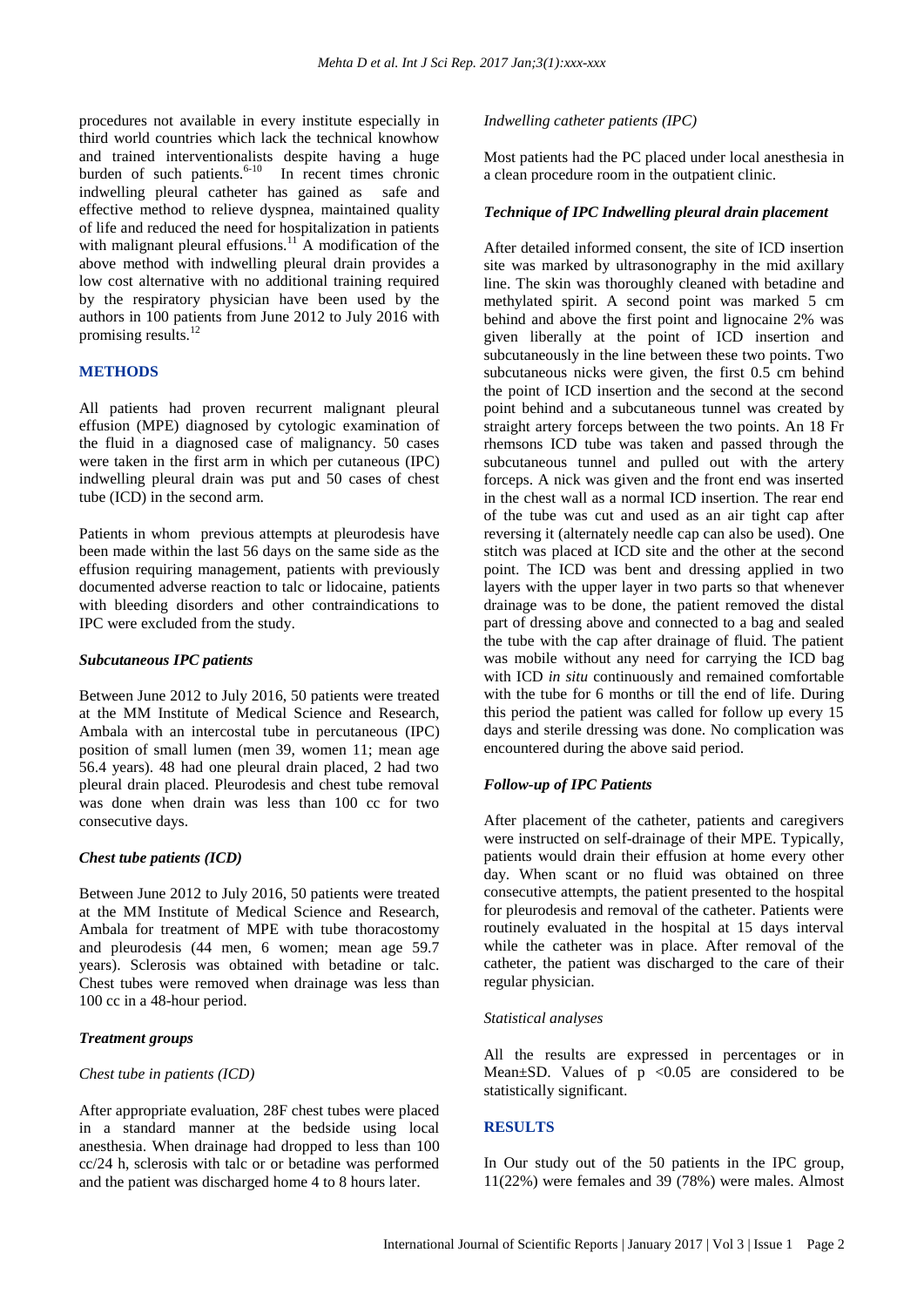similar trend was seen in the 50 patients of ICD group where 6 (12%) were females and 44 (88%) were males as shown Table 1.

| <b>Gender</b>     | <b>Groups</b> |            |              |  |
|-------------------|---------------|------------|--------------|--|
| Gender            | IPC $(\% )$   | ICD $(\%)$ | Total $(\%)$ |  |
| <b>Female</b>     | 11 (22)       | 6 (12)     | 17 (17%)     |  |
| <b>Male</b>       | 39 (78)       | 44 (88)    | 83 (83)      |  |
| <b>Total</b>      | 50 (100)      | 50 (100)   | 100(100)     |  |
| $p$ value = 0.286 |               |            |              |  |

## **Table 1: Gender distribution of patients studied**.

The mean age group of the patients taken in our study was  $56.4\pm7.7$  years in IPC group and  $59.7\pm6.30$  years in the ICD group. The average dyspnoea score (visual analogue scale) of the patients was  $61.23 \pm 22.10$  in IPC group and  $64.44 \pm 27.40$  in ICD group. The average Quality of life score was found to be 41.18±9.40 in 50 patients of IPC group and 43.21±7.84 in 50 patients of ICD group as given in Table 2.

**Table 2: Baseline dyspnoea and quality of life score.**

| <b>Variables</b> | <b>Groups</b> | <b>Mean</b> | <b>SD</b> | p- value |  |
|------------------|---------------|-------------|-----------|----------|--|
| Age (years)      | <b>IPC</b>    | 56.40       | 7.70      |          |  |
|                  | <b>ICD</b>    | 59.70       | 6.30      | 0.198    |  |
| <b>Dysnoea</b>   | <b>IPC</b>    | 61.23       | 22.10     | 0.237    |  |
| score (VAS)      | ICD           | 64.44       | 27.40     |          |  |
| <b>Qality of</b> | <b>IPC</b>    | 41.18       | 9.40      | 0.431    |  |
| life score       | ICD           | 43.21       | 7.84      |          |  |

## **Table 3: Comparison of dyspnoea score (VAS) on follow up in IPC and ICD patients.**

| <b>Dyspnoea</b><br>score<br>$(VAS)^{13}$ | <b>Groups</b> | <b>Mean</b> | <b>SD</b> | p- value |
|------------------------------------------|---------------|-------------|-----------|----------|
| 6 weeks                                  | <b>IPC</b>    | 23.11       | 11.10     | 0.56     |
|                                          | <b>ICD</b>    | 25.08       | 12.43     |          |
| 3 months                                 | <b>IPC</b>    | 11.23       | 6.54      | < 0.05   |
|                                          | <b>ICD</b>    | 19.21       | 7.21      |          |
| 6 months                                 | <b>IPC</b>    | 5.65        | 2.32      | < 0.05   |
|                                          | <b>ICD</b>    | 14.09       | 5.46      |          |

The baseline dyspnoea score was found to be 61.23 in IPC group and 64.44 in the ICD group. On follow up at 6 weeks the change in dyspnoea score was not statistically significant ( $p = 0.56$ ). At 6 months follow up we find that the dyspnoea score in IPC group patients was 5.65 and in ICD group patients it was 14.09. It was also found to be statistically significant ( $p < 0.05$ ). The results showed that patients belonging to IPC group showed a better symptomatic relief on follow up at 6 months in terms of dyspnoea score when compared to ICD patients as shown in Table 3.

The baseline quality of life (QOL) score was found to be 41.18 in IPC group and 43.21 in the ICD group. On follow up at 6 weeks the change in QOL score was statistically significant ( $p \le 0.05$ ) with both the group of patients showing an improvement in QOL score. At 6 months follow up we find that the QOL score in IPC group patients was 69.87 and in ICD group patients it was 58.88. It was also found to be statistically significant  $(p \le 0.05)$ . The results showed that patients belonging to IPC group showed a better Quality of life on follow up at 6 months in terms of QOL score when compared to ICD patients.

## **Table 4: Comparison of quality of life on follow up in IPC and ICD patients.**

| Quality of life <sup>141</sup> | <b>Groups</b> | <b>Mean</b> | <b>SD</b> | p- value |
|--------------------------------|---------------|-------------|-----------|----------|
| 6 weeks                        | <b>IPC</b>    | 57.63       | 13.20     | < 0.05   |
|                                | ICD           | 49.98       | 11.98     |          |
| 3 months                       | <b>IPC</b>    | 63.43       | 6.54      | < 0.05   |
|                                | ICD           | 54.34       | 7.21      |          |
|                                | <b>IPC</b>    | 69.87       | 2.32      |          |
| 6 months                       | <b>ICD</b>    | 58.88       | 5.46      | < 0.05   |

In terms of hospital readmission around 8 patients (16%) belonging to IPC group needed it and in ICD group 17 patients (34%) needed it. This shows that ICD patients have a greater chance of requiring readmission when compared to IPC patients as shown in Table 5.

## **Table 5: Hospital readmission rates in IPC and ICD patients.**

| <b>Hospital</b>                    | <b>Groups</b> |             |               |
|------------------------------------|---------------|-------------|---------------|
| readmission<br>$(1 \text{ years})$ | IPC $(\% )$   | ICD $(\% )$ | Total $(\% )$ |
| <b>Yes</b>                         | 8 (16)        | 17 (34)     | 25(25)        |
| N <sub>0</sub>                     | 42(84)        | 33(66)      | 75 (75)       |
| <b>Total</b>                       | 50 (100)      | 50 (100)    | 100(100)      |
| $p$ - value < 0.05                 |               |             |               |

The commonest complication found in IPC group was catheter blockage and it was seen in 13 patients (26%) and none of the patients in IPC group needed repeat drainage. Cellulitis was seen in 5 patients (10%) and pleural infection in 4 patients (8%) of IPC group. In ICD group the commonest complication was the need for repeat drainage seen in 12 patients (24%). Catheter blockage and pleural infection was seen in a patient each and cellulitis was seen in 3 patients of ICD group.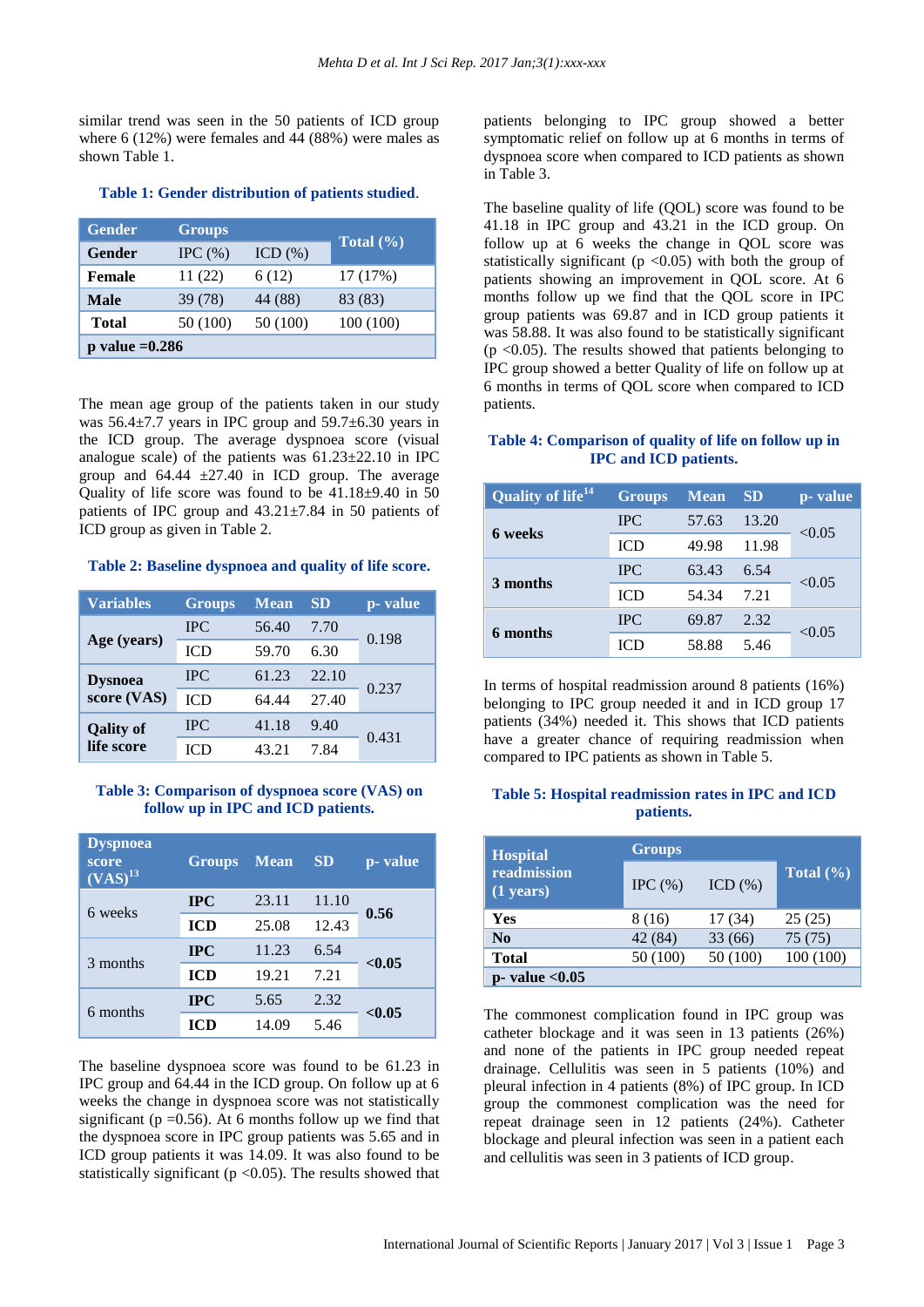| <b>Complications</b> | <b>Groups</b>     |            | <b>Total</b> | $\mathbf{p}$ - |
|----------------------|-------------------|------------|--------------|----------------|
|                      | <b>IPC</b>        | <b>ICD</b> | $($ %)       | value          |
| Pleural infection    | 4 (8)             | 1(2)       | 5(5)         | 0.362          |
| Cellulitis           | 5(10)             | 3(6)       | 8(8)         | 0.710          |
| Catheter<br>blockage | 13 (26)           | 1(2)       | 14(14)       | < 0.05         |
| Repeat drainage      | $\mathbf{\Omega}$ | 12(24)     | 12 (12)      | <0.05          |

## **Table 6: Complications seen in IPC and ICD patients.**

## **DISCUSSION**

Pleurodesis has been used traditionally for management of malignant pleural effusions, but it is associated with a number of problems.<sup>15</sup> A very large randomized trial in pleural disease ( $n = 486$ ), 5 talc (poudrage or slurry) pleurodesis indicated that only about 75% of malignant pleural effusions patients at 1 month and around 50% by 6 months had significant fluid control. In a subset of patients with conditions like trapped lung in which the lung does not expand and hence pleural approximation cannot occur, pleurodesis is useless. Few trials have also shown that talc induces lung and systemic inflammation and killed 2.3% of patients in a cancer and leukemia study through talc-induced respiratory failure.<sup>16,17</sup> This acute lung injury can be decreased by using large particle size talc preparations, such products are imported in India and one small vial costs around 5000 rupees and is not available in all the states. $18$  The shortcomings of pleurodesis in a selected set of patients can be overcome by introduction of indwelling pleural catheters which allow fluid evacuation from a single minimally invasive procedure. It is associated with minimal complication as pain; however, a systematic review including 1370 patients has confirmed that serious complications were uncommon  $(3\%)$ .<sup>19</sup> Various other studies have demonstrated safety records in patients undergoing chemotherapy and local radiotherapy with indwelling pleural catheters *in situ* and found them to be quite safe.<sup>20,21</sup> Indwelling pleural catheters is generally accepted for treatment of malignant pleural effusions patients in whom pleurodesis has failed or is contraindicated (especially trapped lungs). $^{22}$  However, its use in India is limited by the fact of decreased availability and cost. The priority for most malignant pleural effusions patients are alleviation of dyspnea and optimization of quality of life (the principle end points for aforementioned European multicenter trials) while avoiding hospital admissions.

Therefore, in an Indian context the primary aim of malignant pleural effusions management is to improve dyspnea and quality of life, with minimal intervention and hospitalization at a less cost without compromising on the safety. Using a normal portex intercostals drainage tube which is easily available, highly economical, with pulmonologists already well versed with its use (and hence eliminates the need for learning curve for indwelling pleural catheter) and equally efficacious is the answer of choice to selected patients of malignant pleural effusions who are not fit for pleurodesis, want to remain mobile and social, want to decrease morbidity and cost and prefer home management instead of hospital admissions. . Since the Indigenous Indwelling pleural catheter made of portex intercostal drainage tube is cheaply available (2\$) and also does not need prolonged hospital admission is a very cost effective method of management of malignant effusion patients as it cuts down the expenditure of hospital stay and also other medications and decreases morbidity thereby improving the quality of life of patients at a very affordable cost.

## *Funding: No funding sources*

*Conflict of interest: None declared*

*Ethical approval: The study was approved by the institutional ethics committee*

## **REFERENCES**

- 1. Sanchez-Armengol A, Rodriguez-Panadero F. Survival andtalc pleurodesis in metastatic pleural carcinoma, revisited. Report of 125 cases. Chest. 1993;104:1482–5.
- 2. Belani CP, Pajeau TS, Bennett CL. Treating malignant pleural effusions cost consciously. Chest. 1998;113:78–85.
- 3. Belani CP, Einarson TR, Arikian SR, et al. Costeffectiveness analysis of pleurodesis in the management of malignantpleural effusion. J Oncol Manag. 1995;4:24–36.
- 4. Colt HG, Dumon JF. Development of a disposable spray canister for talc pleurodesis. A preliminary report. Chest. 1994;106:1776–80.
- 5. Robinson LA, Fleming WH, Galbraith TA. Intrapleural doxycycline control of malignant pleural effusions. Ann Thorac Surg. 1993;55:1115– 21.
- 6. Moffett MJ, Ruckdeschel JC. Bleomycin and tetracycline in malignant pleural effusions: a review. Semin Oncol. 1992;19:59–62.
- 7. Ruckdeschel JC, Moores D, Lee JY, Einhorn LH, Mandelbaum I, Koeller J, et al. Intrapleural therapy for malignant pleural effusions. A randomized comparison of bleomycin and tetracycline. Chest. 1991;100:1528–35.
- 8. Noppen M, Degreve J, Mignolet M, Vincken W. A prospective, randomised study comparing the efficacy of talc slurry and bleomycin in the treatment of malignant pleural effusions. Acta Clinica Belgica. 1997;52:258–62.
- 9. Danby CA, Adebonojo SA, Moritz DM. Videoassisted talc pleurodesis for malignant pleural effusions utilizing local anesthesia and I.V. sedation. Chest. 1998;113:739–42.
- 10. Jacobi CA, Wenger FA, Schmitz-Rixen T, Muller JM. Talc pleurodesis in recurrent pleural effusions. Langenbecks Arch Surg. 1998;383:156–9.
- 11. Putnam JB, Walsh GL, Swisher SG. Outpatient Management of Malignant Pleural Effusion by a